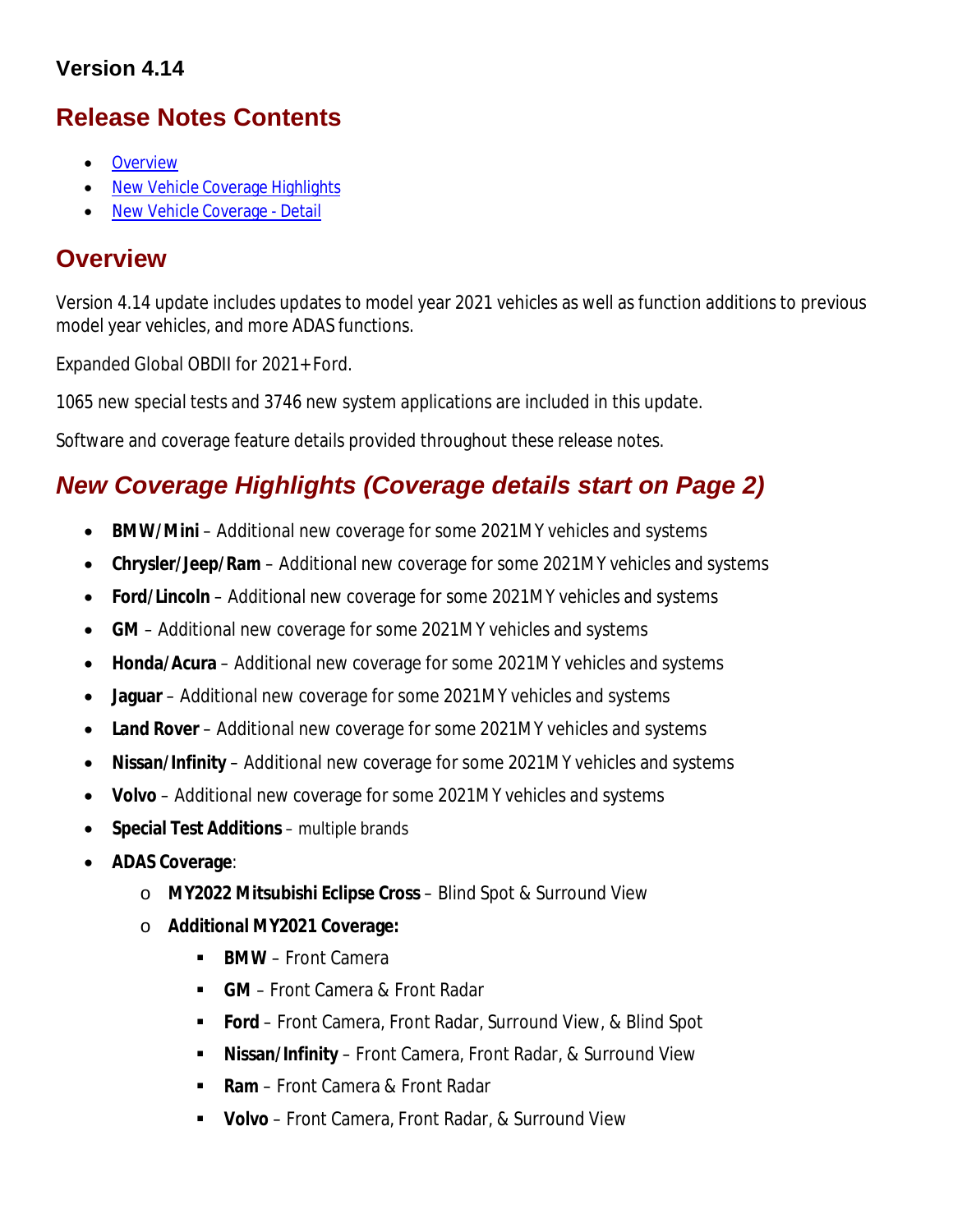# *New Coverage – USA Domestic*

## *Chrysler/Jeep/Ram Coverage*

• Added coverage for 146 new system applications

#### **11 new Adjustment type special tests including**:

Caliper EPB substitution, Control Unit Reprogramming, Enable Brake Pedal, Enable/Disable The Roll Bench Mode, Front Brake Disc Substitution, Production State, Reset Angle Offset, Settling Group Caliper and Brake Pads, Reset Adaptive Data, Continuous Tone Test

#### **1 new Actuation type special test:**

Fuel Metering Unit

## *Ford/Lincoln Coverage*

Added coverage for 1245 new system applications

#### **2 new Adjustment type special tests including**:

TCM Adaptive Learning, 360 Degree / Pro Trailer Assist Camera Alignment

#### **2 new Actuation type special tests including:**

ICP Sensor Test, VCR System

## *General Motors Coverage*

• Added coverage for 206 new system applications

### **1 new Adjustment type special test:**

Cylinder Deactivation Exhaust Flow Valve Learn

### **4 new Actuation type special tests including:**

Cylinder 1 Deactivation Solenoid, Cylinder 4 Deactivation Solenoid, Cylinder 6 Deactivation Solenoid, Cylinder 7 Deactivation Solenoid

# *New Coverage – USA Asian*

## *Honda/Acura Coverage*

• Added coverage for 152 new system applications

# *Hyundai Coverage*

#### **3 new Adjustment type special tests including:**

Brake Pad Change Mode, TPMS Reception Rate Measuring Mode, TPMS Test

### **20 new Actuation type special tests including:**

Interior Antenna #1 Output (Power and GND), Assist Mirror Position Down, Assist Mirror Position Left, Assist Mirror Position Right, Assist Mirror Position Up, Assist Power Window Down (Option), Assist Power Window Up (Option), Child Lock Relay Output, Child Unlock Relay Output, DRV/AST Power Window Enable Output, Rear Left Power Window Down (Option), Rear Left Power Window Up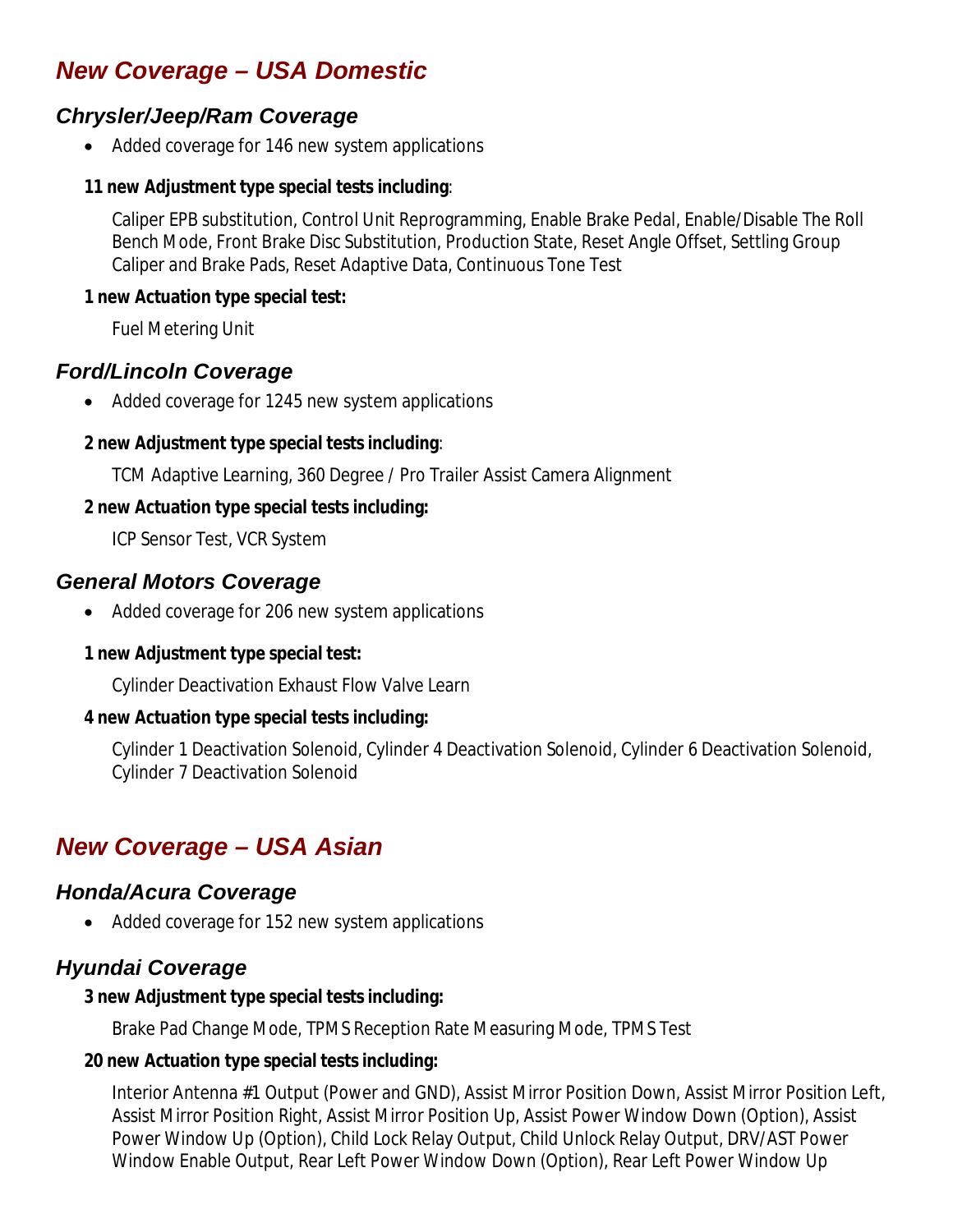(Option), Rear Power Window Enable Output (Option), Rear Right Power Window Down (Option), Rear Right Power Window Up (Option), Static Bending LH Output (Option), Static Bending RH Output (Option), Sunroof Enable Output, Static Bending LH Output (Option), Static Bending RH Output (Option)

## *Kia Coverage*

#### **20 new Actuation type special tests including:**

Interior Antenna #1 Output (Power and GND), Assist Mirror Position Down, Assist Mirror Position Left, Assist Mirror Position Right, Assist Mirror Position Up, Assist Power Window Down (Option), Assist Power Window Up (Option), Child Lock Relay Output, Child Unlock Relay Output, DRV/AST Power Window Enable Output, Rear Left Power Window Down (Option), Rear Left Power Window Up (Option), Rear Power Window Enable Output (Option), Rear Right Power Window Down (Option), Rear Right Power Window Up (Option), Static Bending LH Output (Option), Static Bending RH Output (Option), Sunroof Enable Output, Static Bending LH Output (Option), Static Bending RH Output (Option)

## *Mitsubishi Coverage*

#### **2 new Adjustment type special tests including:**

BSM Radar Recognition Angle Inspection, Multi-Around Camera Calibration

## *Nissan/Infiniti Coverage*

Added coverage for 1393 new system applications

#### **1 new Adjustment type special test:**

AVM Camera Aiming

#### **155 new Actuation type special tests including:**

Lock Operation, Slow Mode, Auto Mode, Cruise Control/PCS/LKA Buzzer, ECB Solenoid (SGH), ECB Solenoid (SLAFL), ECB Solenoid (SLAFL2), ECB Solenoid (SLAFR), ECB Solenoid (SLAFR2), ECB Solenoid (SLARL2), ECB Solenoid (SLARR), ECB Solenoid (SLARR2), ECB Solenoid (SLRFL), ECB Solenoid (SLRFL2), ECB Solenoid (SLRFR), ECB Solenoid (SLRFR2), ECB Solenoid (SLRRL2), ECB Solenoid (SLRRR), ECB Solenoid (SLRRR2), ECB Solenoid (SSA), VSC OFF Indicator Light, Voltage Pattern Output Levelizer Test, LOW BEAM TEST LEFT, LOW BEAM TEST RIGHT, Clutch, LOOK RELEASE, Step Working Request, SEAT LIFTER FR, SEAT LIFTER RR, SEAT LIFTER, Seat Reclining, SEAT SLIDE, TELESCO MOTOR, AS Seat Lamp Test, HORN LAMP, Horn-IPDM-E, Activate Demo Mode Of Exterior Lamp, AS Seat Lamp Test, HORN LAMP, Horn-IPDM-E, 5TH BOW SYSTEM, HYDRAULIC PRESSURE RELEASE, POWER WINDOW (LH/RH), ROOF STATE OUTPUT(AUDIO), ROOF SYSTEM, VCR System, A/F Sensor Heater, Air Inlet Control Flap On Front End Panel, Air Inlet Flap, Causes Of Engine Stop Prevention, CBV Position Override, Check Engine And AC With Integrated Control Fan Motor, Check Intake Port Shutoff Actuator Motor, Cylinder Cutout Test, Electric Fan Override Test, Electronic Throttle Control, Engine Fan Override Test, EVAP Canister Purge Control Solenoid Valve, Exhaust Camshaft Dephaser Solenoid Valve, Exhaust Camshaft Set Point, Exhaust Fuel Injector, Exhaust Gas Recirculation Cooler Bypass Valve, Exhaust Valve Timing Control Solenoid Valve, Fuel Flow Actuator, Fuel Flow Solenoid Valve, Fuel Heater Relay, Fuel Heater, Fuel Pressure Solenoid Valve, Fuel Rail Pressure Control Valve, High Pressure Circuit Leak Test, HPCR Fuel Act Override, Ignition Cylinder 1, Ignition Cylinder 2, Ignition Cylinder 3, Ignition Cylinder 4, Ignition Timing (Mode 1), Ignition Timing (Mode 3), Injector Cylinder 1, Injector Cylinder 2, Injector Cylinder 3, Injector Cylinder 4, Intake Valve Timing Control Solenoid Valve, Low Pressure Fuel Pump, Malfunction Status Of Stop/Start System, Sub Fuel Cont Sol /V, Supercharger Clutch Relay, TANK FUEL TEMPERATURE SENSOR, TARGET EGR ANGLE, Target Electric Throttle Control Angle, Thermostat Heater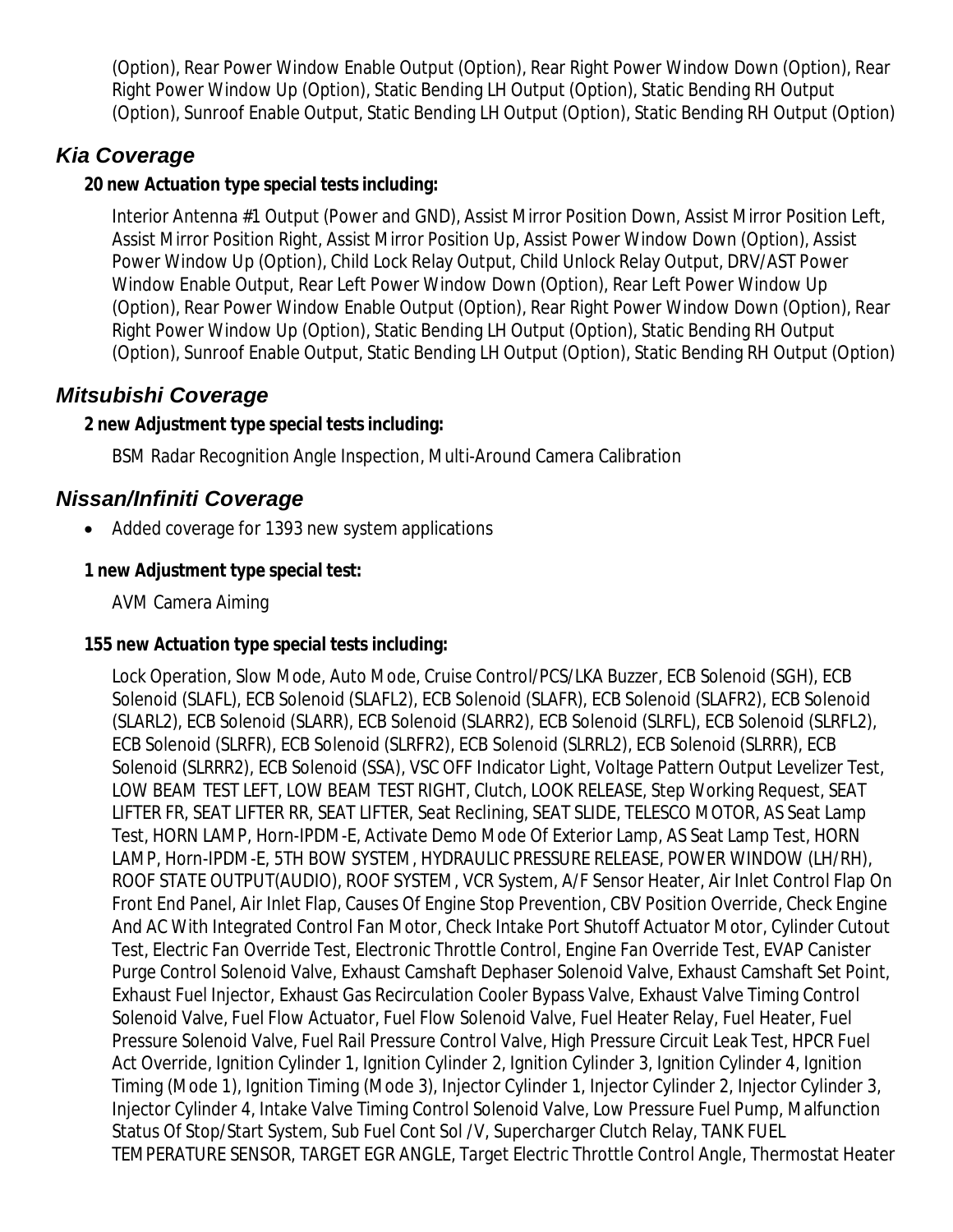Control Solenoid Valve, Turbocharger Boost Control Actuator, Turbocharger Boost Control Solenoid Valve, Battery Cooling, Battery Heater, 12V BATTERY CHARGE W/L, CHARGE STAT INDICATOR 1, CHARGE STAT INDICATOR 2, CHARGE STAT INDICATOR 3, DC/DC Conv Duty, EV SYSTEM W/L, F/S CHG RLY, Quick Charge Permit Signal Circuit, Quick Charge Relay -, REVERSE LAMP RLY, Voltage Control, Active Curve Illumination Actuator Motor, Active Curve Illumination Position Sensor, Active Curve Illumination, Hv Battery Cooling Fan, Engine Cranking, Inspection Mode 1, Inspection Mode 2, Inspection Mode 3, Inspection Mode 5, Voltage Control, All Shock Absorber, Command St Whl Forc, FL Shock Absorber, FR Shock Absorber, RL Shock Absorber, RR Shock Absorber, Stop Lamp ON Relay Active, (TBD)BSI FAIL Lamp, (TBD)EAP FAIL IND, (TBD)Epkb Request, (TBD)EPS Reaction Force Request, (TBD)Hand Free Warning, (TBD)Hazard Lamp, (TBD)LDP L STEP, (TBD)TD/MRM Buzzer Drive, (TBD)TD/MRM Display, (TBD)Turn Lamp L, (TBD)Turn Lamp R, BSW Indicator LH, BSW Warning Lamp, Cause of Auto Cancel 1, LDP Warning Lamp, LDW Warning Lamp, Speaker Mute Signal, Switch Lamp~Switch Lamp, YAW STEP L, YAW STEP R, SHIFTLOCK SORENOID TEST, RUN FLAT-T WARN BUZZER, Start Up Sound Speaker, VSP Off Indicator, VSP SPEAKER LH, VSP SPEAKER RH, VSP Speaker

## *Subaru Coverage*

#### **6 new Actuation type special tests including:**

CRAWL Indicator Light, HA-CTRL Buzzer, Hill Start Assist Indicator, TRACK Mode Indicator Light, Sudden Braking Notification Signal, Power Window Tests

## *Toyota/Lexus Coverage*

#### **17 new Adjustment type special tests including**:

Air Inlet Damper Targ Pulse, Air Outlet Servo Pulse (P), Back Door Power Window Down, Back Door Power Window Up, Illumination Module A1, Illumination Module A2, Illumination Module A3, Illumination Module A4, Illumination Module B1, Illumination Module B2, Illumination Module B3, Illumination Module B4, Rear Curtain Close Relay, Rear Curtain Open Relay, Rear Wiper INT Operation, Off-Road Guidance Indicator, Power Steering ECU Initial Setting

#### **276 new Actuation type special tests including:**

ABS Solenoid (SFRH), ABS Solenoid (SFRR), Auto Mode, BH Standby Light, CRAWL Indicator Light, Cruise Control/PCS/LKA Buzzer, ECB Solenoid (SGH), ECB Solenoid (SLAFL), ECB Solenoid (SLAFL2), ECB Solenoid (SLAFR), ECB Solenoid (SLAFR2), ECB Solenoid (SLARL2), ECB Solenoid (SLARR), ECB Solenoid (SLARR2), ECB Solenoid (SLRFL), ECB Solenoid (SLRFL2), ECB Solenoid (SLRFR), ECB Solenoid (SLRFR2), ECB Solenoid (SLRRL2), ECB Solenoid (SLRRR), ECB Solenoid (SLRRR2), ECB Solenoid (SSA), ECB Warning Light, HA-CTRL Buzzer, Hill Start Assist Indicator, Power Supply Air Bleeding Pattern2, RL Wheel Air Bleeding Pattern, RR Wheel Air Bleeding Pattern, Tire Pressure Light, TRACK Mode Indicator Light, TRC(TRAC) Motor Relay, TRC(TRAC) OFF Indicator Light, VSC OFF Indicator Light, VSC/TRAC Solenoid (SMF), VSC/TRAC Solenoid (SMR), VSC/TRAC Solenoid (SPFL), VSC/TRAC Solenoid (SPFR), VSC/TRAC Solenoid (SRCF), VSC/TRAC Solenoid (SRCR), VSC/TRAC Solenoid (SRMF), VSC/TRAC Solenoid (SRMR), VSC/TRC(TRAC) Solenoid, Damper Step FL (Electric Current), Damper Step FR (Electric Current), Damper Step RL (Electric Current), Damper Step RR (Electric Current), Auto High Beam Control Indicator, Cornering Light, Cornering Light/Front Side Illuminate Light, High Beam LH, High Beam RH, Left Turn Signal Light, Right Turn Signal Light, Cornering Light/Front Side Illuminate Light, A/C Driving Demand, Cooling Electric Expansion Valve, Front Air Mix Damper Control Servo Motor, Front Air Outlet Damper Control Servo Motor, Front Evaporator Magnetic Valve, Heater Valve, Heating Electric Expansion Valve, PTC Heater, Rear Air Mix Damper Control Servo Motor, Rear Left Seat Heater, Rear Right Seat Heater, Water Pump, A/C Driving Demand, A/O Servo Pulse(Rr P)~A/O Servo Pulse(Rr P), Air Inlet Damper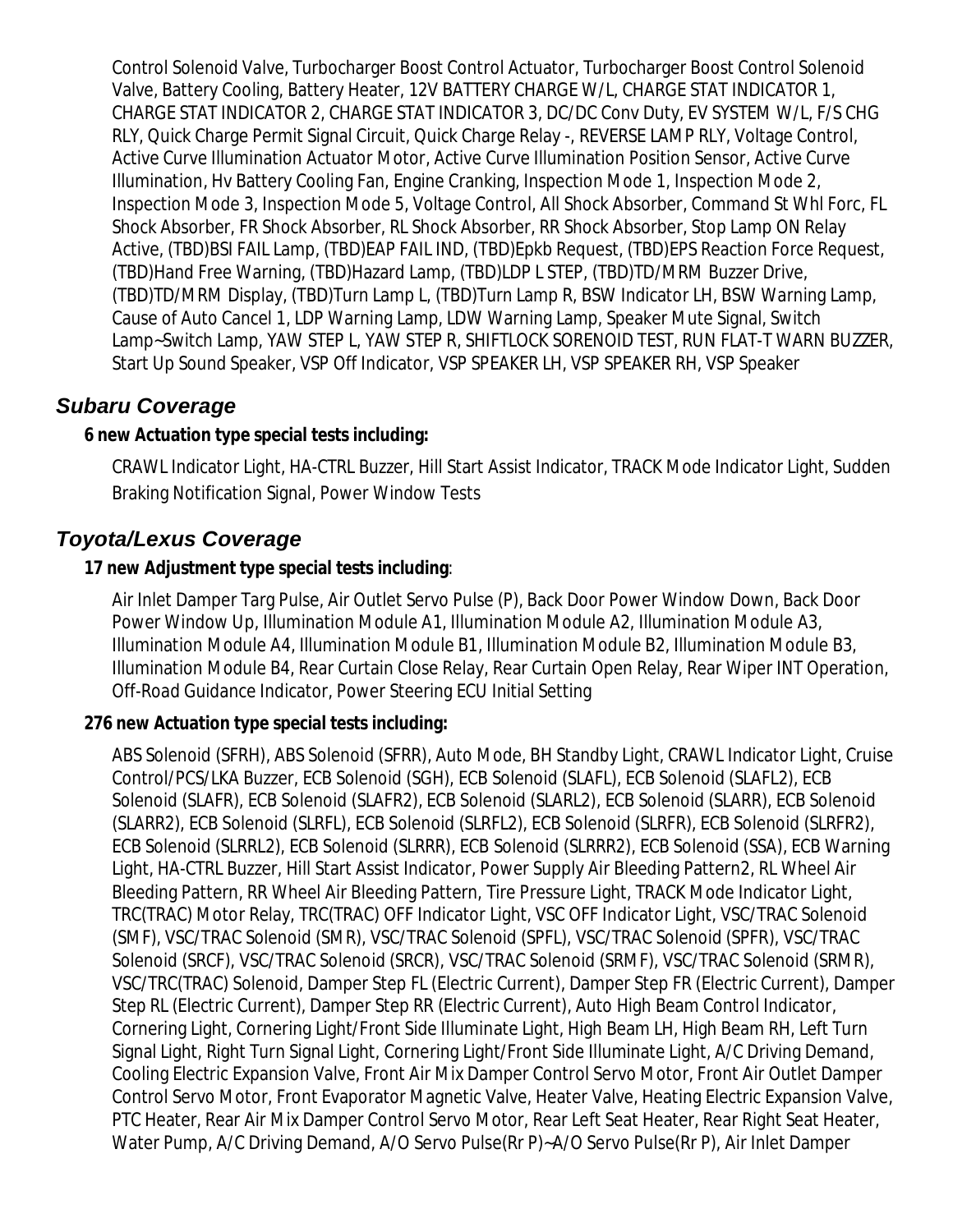(Rear), Air Inlet Damper Targ Pulse~Air Inlet Damper Targ Pulse, Air Inlet, Air Mix Damper (Driver Side), Air Mix Damper (Passenger Side), Air Outlet (Front), Air Outlet (Rear), Air Outlet Damper (Driver Side), Air Outlet Damper (Passenger Side), Air Outlet Damper (Rear), Air Outlet DEF, Air Outlet DEF~Air Outlet DEF, Air Outlet Rear FOOT (Driver Side), Air Outlet Rear FOOT (Driver Side)~Air Outlet Rear FOOT (Driver, Air Outlet Rear FOOT (Passenger Side), Air Outlet Rear FOOT (Passenger Side)~Air Outlet Rear FOOT (Pas, Air Outlet Servo Pulse (P)~Air Outlet Servo Pulse (P), Blower Motor~Blower Motor, Cool Air Bypass Damper (Driver Side), Cool Air Bypass Damper (Passenger Side), Cooling Electric Expansion Valve, Electric Heater2, Electric Heater3, Front Air Mix Damper Control Servo Motor, Front Air Outlet Damper Control Servo Motor, Front Evaporator Magnetic Valve, Front Right Seat Blower, Heater Valve, Heating Electric Expansion Valve, High Voltage Electric Heater, Lower Air Mix (Driver Side), Lower Air Mix (Passenger Side), Middle Pressure Magnetic Valve, Mirror Heater Relay, PTC Heater, Rear A/C Mag Valve, Rear Air Mix Damper Control Servo Motor, Rear Left Seat Blower, Rear Left Seat Heater, Rear Right Seat Blower, Rear Right Seat Heater, Upper Air Mix (Driver Side), Upper Air Mix (Passenger Side), Water Pump, Damper Step FL (Electric Current), Damper Step FR (Electric Current), Damper Step RL (Electric Current), Damper Step RR (Electric Current), Activate The FHL, Enforced Driving FHL Warning Trigger, Access to Rear Seat Signal, Rear Side Buckle Light, Sudden Braking Notification Signal, Head Light Cleaner, Horn Relay Operation, Rear Defogger Operation, Washer Motor Operation, Wiper Deicer, BSM OFF Indicator, RCD OFF Indicator, Easy Access Buckle, Headrest Front/Rear, Lift Up Buckle, Lower Back, Lower Cushion, Lumbar Bottom, Lumbar Middle, Lumbar Upper, Refresh B1, Refresh B2, Refresh B3, Refresh B4, Refresh B5, Refresh C1, Refresh C2, Refresh C3, Refresh C4, Shoulder, Side Back Support, Side Cushion Support, Auto Mode, Lock Faulty Display, Activate HCAC VSV, Activate The Brake Ejector VSV, Activate The DPF Rejuvenate (PM), Activate The DPF Rejuvenate (S), Activate The Fuel Pressure Switching Valve, Activate The Fuel Route Switching Valve Relay, Activate The Intank Fuel Pump Relay, Activate The Lock Up, Activate The Solenoid (DS1), Activate The Solenoid (DS2), Activate The Solenoid (DSL), Activate The Solenoid (DSU), Activate The Solenoid (S1), Activate The Solenoid (S2), Activate The Solenoid (S3), Activate The Solenoid (S4), Activate The Solenoid (SB), Activate The Solenoid (SL), Activate The Solenoid (SL1), Activate The Solenoid (SL2), Activate The Solenoid (SL3), Activate The Solenoid (SL4), Activate The Solenoid (SL5), Activate The Solenoid (SLS), Activate The Solenoid (SLT), Activate The Solenoid (SLU), Activate The Solenoid (SR), Activate The Solenoid (ST), Activate The VALVEMATIC(ENG OFF), Activate The VALVEMATIC(ENG ON), Activate The VN Turbo Open, Activate The VSV For EGR Cooler Bypass, Activate The VSV For EGR Cut, Activate The VSV For Exhaust Gas Control, Activate The VSV For Exhaust Shutter, Activate The VSV For Exhaust Switching Valve, Activate The VSV For HCAC System, Activate The VSV For Intake Air Control, Activate The VSV For Turbo Boost Control, Activate The VSV For Turbo Pressure, Activate The VSV For Variable Intake Control, Activate The VSV2 For Intake Control, Brake Ejector VSV Inspection, Check The Cylinder Compression, Control The ACM Inhibit, Control The Auto Oil Supply System, Control The Delivery Shut Valve, Control The EGR Step Position 2, Control The Exhaust Exterior Valve Angle, Control The Fuel Pump Duty, Control The Injection Timing 1, Control The Injection Timing 2, Control The Injection Timing 3, Control The Injection Timing 4, Control The Injection Timing 5, Control The Injection Timing 6, Control The Injection Timing 7, Control The Injection Timing 8, Control The Injection Volume For A/F Sensor(CNG), Control The Injection Volume, Control The Injection Way, Control The O/D Cut, Control The Purge Dilution Valve Duty Bank1, Control The Purge Dilution Valve Duty Bank2, Control The Regulator Shut Valve, Control The SCV Duty Ratio, Control The Select Cylinder Fuel Cut(CNG), Control The Shift Ratio (CVT), Control The SLS Pressure, Control The Stratified Charge Combustion, Control The Target Fuel Pressure, Control The Voltage Of Alternator, Control The VVT Exhaust Linear (Bank1), Control The VVT Exhaust Linear (Bank2), Control The VVT-iE Linear (Bank1), Control The VVT-Ie Linear (Bank2), Control The VVTL System (Bank1), Control The VVTL System (Bank2), Diesel Throttle Target Angle 2, Fuel Cooler VSV, Test The Fuel Leak, Test The Turbo Charger Step Motor 2, Control The EGR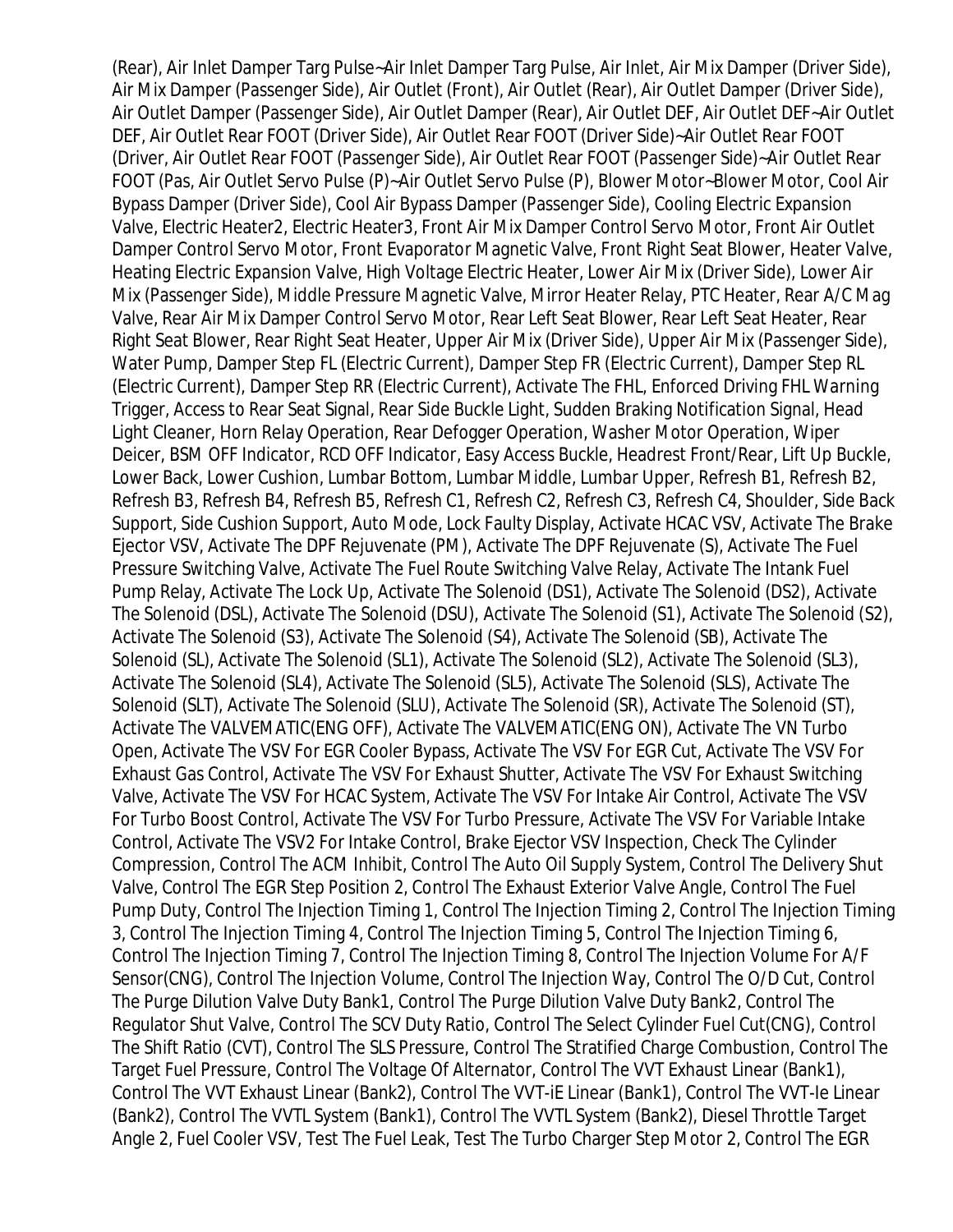Step Position 2, Control The Exhaust Exterior Valve Angle, Control The Injection Timing 1, Control The Injection Timing 2, Control The Injection Timing 3, Control The Injection Timing 4

# *New Coverage – USA European*

### *Alpha Romeo Coverage*

#### **9 new Adjustment type special test**:

Caliper EPB substitution, Control Unit Reprogramming, Enable Brake Pedal, Enable/Disable The Roll Bench Mode, Front Brake Disc Substitution, Production State, Reset Angle Offset, Settling Group Caliper and Brake Pads, Reset Adaptive Data

## *BMW/Mini Coverage*

Added coverage for 55 new system applications

#### **42 new special tests including:**

Start Up High Voltage Battery, Pressure Sensor Front Axle, Dynamic-Pressure Flap at 0%, Dynamic-Pressure Flap at 100%, Footwell Flap, Front Left, at 0%, Footwell Flap, Front Left, at 100%, Footwell Flap, Front Right, at 0%, Footwell Flap, Front Right, at 100%, Fresh Air and Recirculated Air Flap at 100%, Heated Rear Window ON and OFF, Stratification Flap, Front Left, at 0%, Stratification Flap, Front Left, at 100%, Stratification Flap, Front Right, at 0%, Stratification Flap, Front Right, at 100%, Ventilation Flap, Left, at 0%, Ventilation Flap, Left, at 100%, Ventilation Flap, Right, at 0%, Ventilation Flap, Right, at 100%, Test communication, Rear Module Emergency Release, Oil Change QMVH, Active Seat Solenoid Valve, Driver Seat Normalization, Shock Absorber Setting, Start-up lane change warning sensors, Control Valve In A/C Compressor, Cornering Light, Switch ON / OFF Night Vision Camera Lens Heater, Switch ON / Switch OFF Person Recognition, Log Off SBDH, Log On SBDH, Log On Snap In Adapter, Log On Mobile Phone, Burn Off Catalytic Converter, Service Range Extender, Rear Passenger Side Power Window Regulator Initialisation, Activate Radio Module, Driver Seat Normalization, Ventilation Procedure Out, After Work On Hydraulics, Before Work On Hydraulics, Wiper Installation Position, Air Suspension Sensor Initialization

## *Fiat Coverage*

#### **9 new Adjustment type special test**:

Caliper EPB substitution, Control Unit Reprogramming, Enable Brake Pedal, Enable/Disable The Roll Bench Mode, Front Brake Disc Substitution, Production State, Reset Angle Offset, Settling Group Caliper and Brake Pads, Reset Adaptive Data

# *Jaguar Coverage*

Added coverage for 15 new system applications

## **201 new special tests including:**

0 Outputs -Secondary Lug Comp Lid Rel Sup, 0 Outputs -Steering Col Adj Mot -Reach Pot, 0 Outputs - Steering Col Adj Mot -Tilt Pot, Digital Outputs -5 Volt External Supply, Digital Outputs -Accessory Socket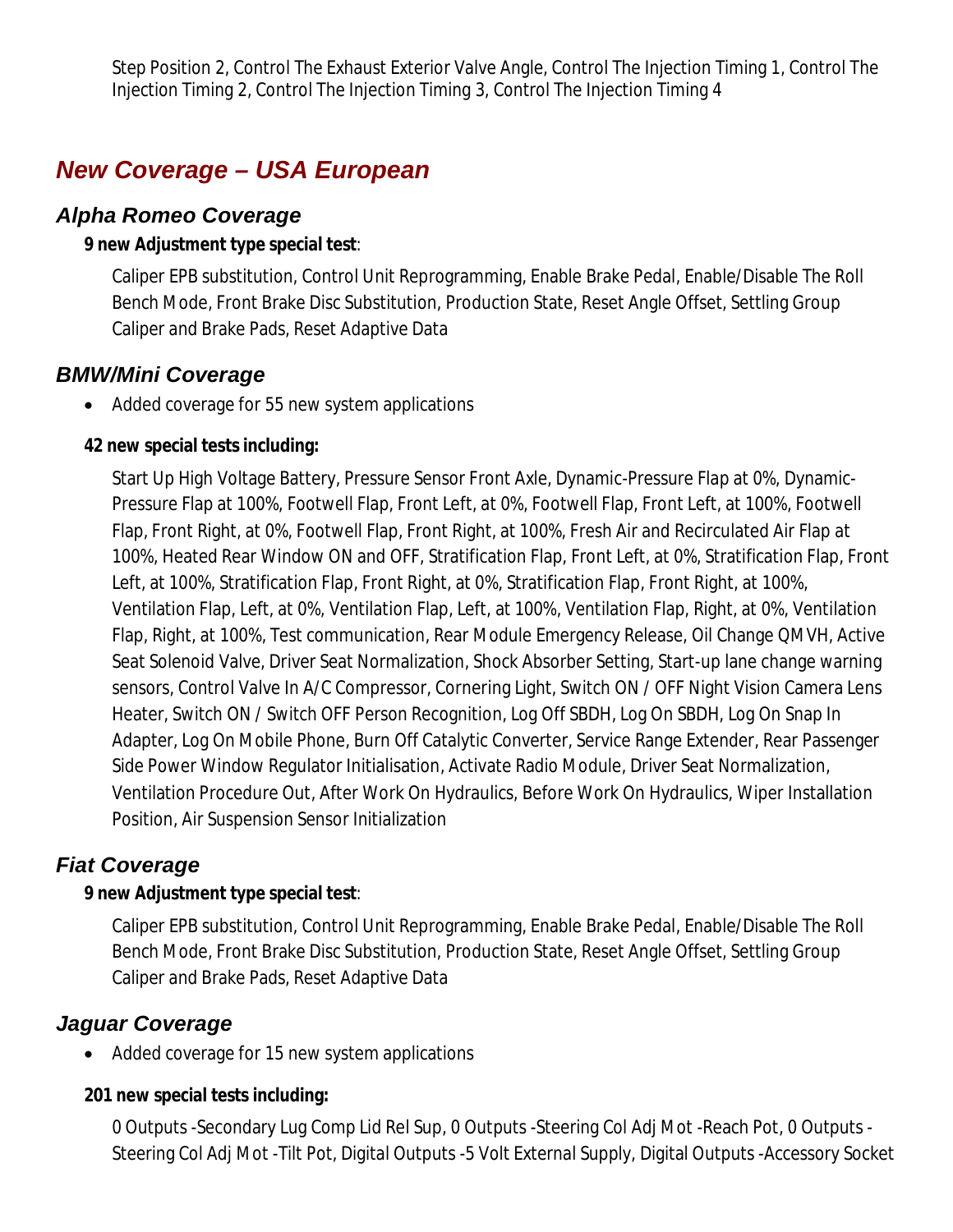1 Control, Digital Outputs -Accessory Socket 2 Control, Digital Outputs -Active Exhaust Relay Control, Digital Outputs -Adaptive Front Lighting Height Sensor Supply, Digital Outputs -Air Suspension Wakeup, Digital Outputs -Comfort Supply Relay Control, Digital Outputs -Daytime Running Lamps Control, Digital Outputs -Deployable Rear Spoiler Supply Control, Digital Outputs -Disable Rear Wiper, Digital Outputs - ECO Switch Telltale High, Digital Outputs -ECO Switch Telltale Low, Digital Outputs -Electric Steering Column Lock Supply, Digital Outputs -Engine Control Module Wake-Up Signal, Digital Outputs -Engine Junction Box Ignition Relay Control, Digital Outputs -Engine Running Control, Digital Outputs -Extended Ignition Control 1, Digital Outputs -Extended Ignition Control 2, Digital Outputs -Front Fog Lamp Supply, Digital Outputs -Front Right Side Lamp, Digital Outputs -Front Washer Pump Control High, Digital Outputs -Front Washer Pump Control Low, Digital Outputs -Front Wiper Fast Relay Control, Digital Outputs -Fuel Flap Lock Supply, Digital Outputs -Fuel Flap Unlock Supply, Digital Outputs -Fuel Pump Relay Control B, Digital Outputs -Fuel Pump Relay Control, Digital Outputs -Heated Rear Screen Relay Control, Digital Outputs -Heated Steering Wheel Control, Digital Outputs -Heated Washer Jet Relay Control, Digital Outputs -Heated Windscreen Relay Control, Digital Outputs -Horn Relay Control, Digital Outputs -Ignition Supply 1, Digital Outputs -Ignition Supply 2, Digital Outputs -Ignition Supply 3, Digital Outputs -Ignition Supply 4, Digital Outputs -Ignition Supply 5, Digital Outputs -Ignition Supply 6, Digital Outputs -Ignition Supply 7, Digital Outputs -Ignition Supply 8, Digital Outputs -Ignition Supply 9, Digital Outputs -Left Headlamp Electronics Supply, Digital Outputs -Left Headlamp Washer Relay Control, Digital Outputs -Lower Glovebox Release, Digital Outputs -Luggage Compartment Lamp, Digital Outputs -Luggage Compartment Lid Release Supply, Digital Outputs -Parking Aid Control Module, Digital Outputs -Passive Alarm Sounder Supply, Digital Outputs -Rear Left Fog Lamp Supply, Digital Outputs - Rear Right Fog Lamp Supply, Digital Outputs -Rear Washer Pump Control High, Digital Outputs -Rear Washer Pump Control Low, Digital Outputs -Rear Wiper Relay Control, Digital Outputs -Restraint Ignition 1, Digital Outputs -Restraint Ignition 2, Digital Outputs -Reverse Gear Inhibit, Digital Outputs - Right Headlamp Electronics Supply, Digital Outputs -Right Headlamp Washer Relay Control, Digital Outputs -Soft Close Luggage Compartment Lid -Close, Digital Outputs -Soft Close Luggage Compartment Lid -Reverse, Digital Outputs -Starter Motor Crank Request Signal, Digital Outputs - Trailer Fog Lamps Supply, Digital Outputs -Trailer Left Side Lamp, Digital Outputs -Trailer Left Turn Signal Supply, Digital Outputs -Trailer Reverse Lamps, Digital Outputs -Trailer Right Side Lamp, Digital Outputs -Trailer Right Turn Signal Supply, Digital Outputs -Trailer Stop Lamp Supply, Digital Outputs - Upper Glovebox Release, Digital Outputs -Washer Fluid Transfer Pump Relay, PWM -Output 1 -Rear Right Fog Lamp, PWM -Output -Ambience Lighting -Blue, PWM -Output -Ambience Lighting -Red, PWM -Output -Automat Temp Ctrl Mod Switchpa Ill, PWM -Output -Frequency Speed Signal, PWM -Output - Front Left Side Lamp, PWM -Output -Front Left Turn Signal Indicator, PWM -Output -Front Right Side Lamp, PWM -Output -Front Rt Turn Sig Ind, PWM -Output -Hazard Warn Lamp SW Illum, PWM -Output -Headlamp Motor, PWM -Output -Heater Control, PWM -Output -High Mounted Stop Lamp Supply, PWM -Output -Interior Lamps, PWM -Output -Left Cornering Lamp, PWM -Output -Left Daytime Run Lamp Sup, PWM -Output -Left Headlamp High Beam Supply, PWM -Output -Left Headlamp Low Beam Supply, PWM -Output -License Plate Lamps, PWM -Output -Rear Left Side Lamp, PWM -Output -Rear Left Turn Signal Indicator, PWM -Output -Rear Right Turn Signal Indicator, PWM -Output -Right Cornering Lamp, PWM -Output -Right Daytime Run Lamp Sup, PWM -Output -Right Headlamp High Beam Supply, PWM -Output -Right Headlamp Low Beam Supply, PWM -Output -Stop Lamp Left Hand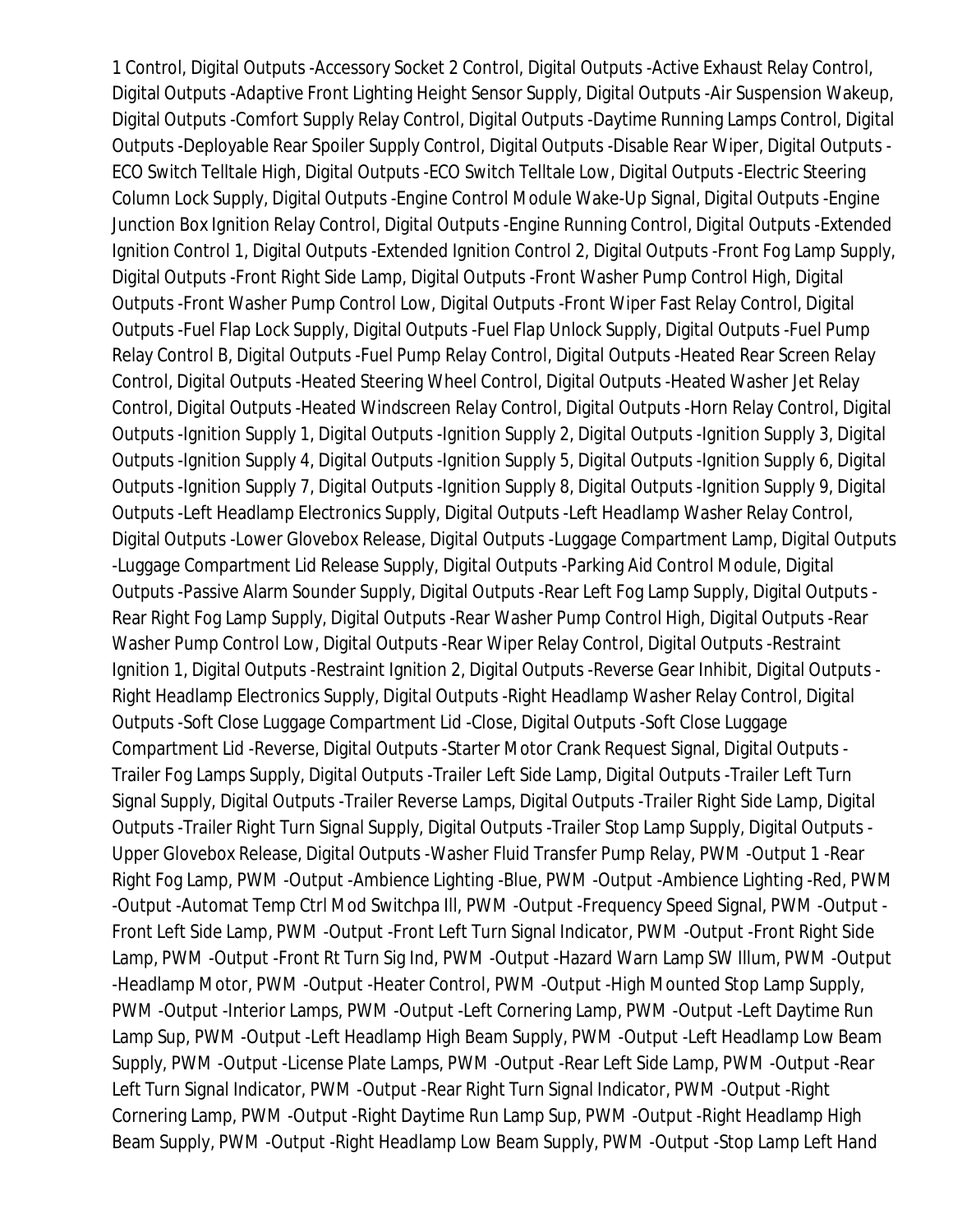Supply, PWM -Output -Switch Illumination, Electronic Parking Brake Mode., Door Power Distribution - Door Power Output 1, Exterior Door Handle -Handle Deploy Output, Exterior Door Handle -Handle Retract Output, Lighting Status -Exterior Door Handle LED, Seat Digital Port Input Values - Digital Input - B1 -Switch 2, Seat Digital Port Input Values - Digital Input -B2 -Switch 1, Seat Digital Port Input Values - Digital Input -B2 -Switch 2, Seat Digital Port Input Values - Digital Input -B2 -Switch 3, Seat Digital Port Input Values - Digital Input -B2 -Switch 4, Seat Digital Port Input Values - Digital Input -B2 -Switch 5, Seat Digital Port Input Values - Digital Input -B2 -Switch 6, Seat Digital Port Input Values - Digital Input - B2 -Switch 7, Seat Digital Port Input Values - Digital Input -B2 -Switch 8, Seat Motor Outputs - Bank A - Motor 1 -Output 1, Seat Motor Outputs - Bank A -Motor 2 -Output 0, Seat Motor Outputs - Bank A - Motor 2 -Output 1, Seat Motor Outputs - Bank A -Motor 3 -Output 0, Seat Motor Outputs - Bank A - Motor 3 -Output 1, Seat Motor Outputs - Bank A -Motor 4 -Output 0, Seat Motor Outputs - Bank A - Motor 4 -Output 1, Seat Motor Outputs - Bank B -Motor 1 -Output 0, Seat Motor Outputs - Bank B - Motor 1 -Output 1, Seat Motor Outputs - Bank B -Motor 2 -Output 0, Seat Motor Outputs - Bank B - Motor 2 -Output 1, Seat Status -Cushion Extend Switch -Forward, Seat Status -Cushion Extend Switch - Rearward, Seat Status -Head Restraint Down Switch, Seat Status -Head Restraint Up Switch, Seat Switch Status -Front Row Head Restraint Forward Switch, Seat Switch Status -Front Row Head Restraint Rearward Switch, Seat Switch Status -Front Row Upper Backrest Incline Switch, Seat Switch Status - Front Row Upper Backrest Recline Switch, Door Blind Signal Status -Door Blind Down Output, Door Blind Signal Status -Door Blind Up Output, Door Power Distribution -Door Power Output 1, Door Power Distribution -Door Power Output 2, Exterior Door Handle -Handle Deploy Output, Exterior Door Handle -Handle Retract Output, Lighting Status -Exterior Door Handle LED, Auxiliary Engine Coolant Pump - Commanded, Boost Pressure Actuator -Bank 1 -Desired Position, Charge Air Cooler Electric Coolant Pump Duty Cycle -Commanded, Commanded Boost Actuator Control -Bank 1, Commanded Throttle Actuator Control, Des Rev Per Min Idle Spd Ctrl -High Resolution, Electric Thermostat Heater -Control Duty Cycle, Engine Cooling Fan Speed -Desired, Engine Input/Output Parameters -Active Engine Mount Control, Engine Input/Output Parameters -Brake Switch 2, Engine Input/Output Parameters -Brake Switch, Engine Input/Output Parameters -Cranking State, Engine Input/Output Parameters -Fuel Lift Pump Control, Engine Input/Output Parameters -Fuel Lift Pump, Engine Input/Output Parameters - Glow Lamp, Engine Input/Output Parameters -Kickdown, Engine Input/Output Parameters -Low Oil Pressure (Switch), Engine Input/Output Parameters -Malfunction Indicator Lamp, Engine Input/Output Parameters -Oil Pressure Lamp, Engine Input/Output Parameters -Park/Neutral Switch, Engine Input/Output Parameters -Starter Enable High Side, Engine Input/Output Parameters -Starter Enable Low Side, Exhaust Gas Recirculation -Bank 1 -Commanded, Exhaust Gas Recirculation Cooler Bypass Valve Duty Cycle, Exhaust Gas Recirculation Cooler Bypass Valve Position

## *Land Rover Coverage*

• Added coverage for 96 new system applications

### **249 new special tests including:**

0 Outputs -Secondary Lug Comp Lid Rel Sup, 0 Outputs -Steering Col Adj Mot -Reach Pot, 0 Outputs - Steering Col Adj Mot -Tilt Pot, Digital Outputs 2 -Rear Fog Lamp, Digital Outputs 3 -Front Right Position Lamp, Digital Outputs -5 Volt External Supply, Digital Outputs -Accessory Socket 1 Control, Digital Outputs -Accessory Socket 2 Control, Digital Outputs -Active Exhaust Relay Control, Digital Outputs -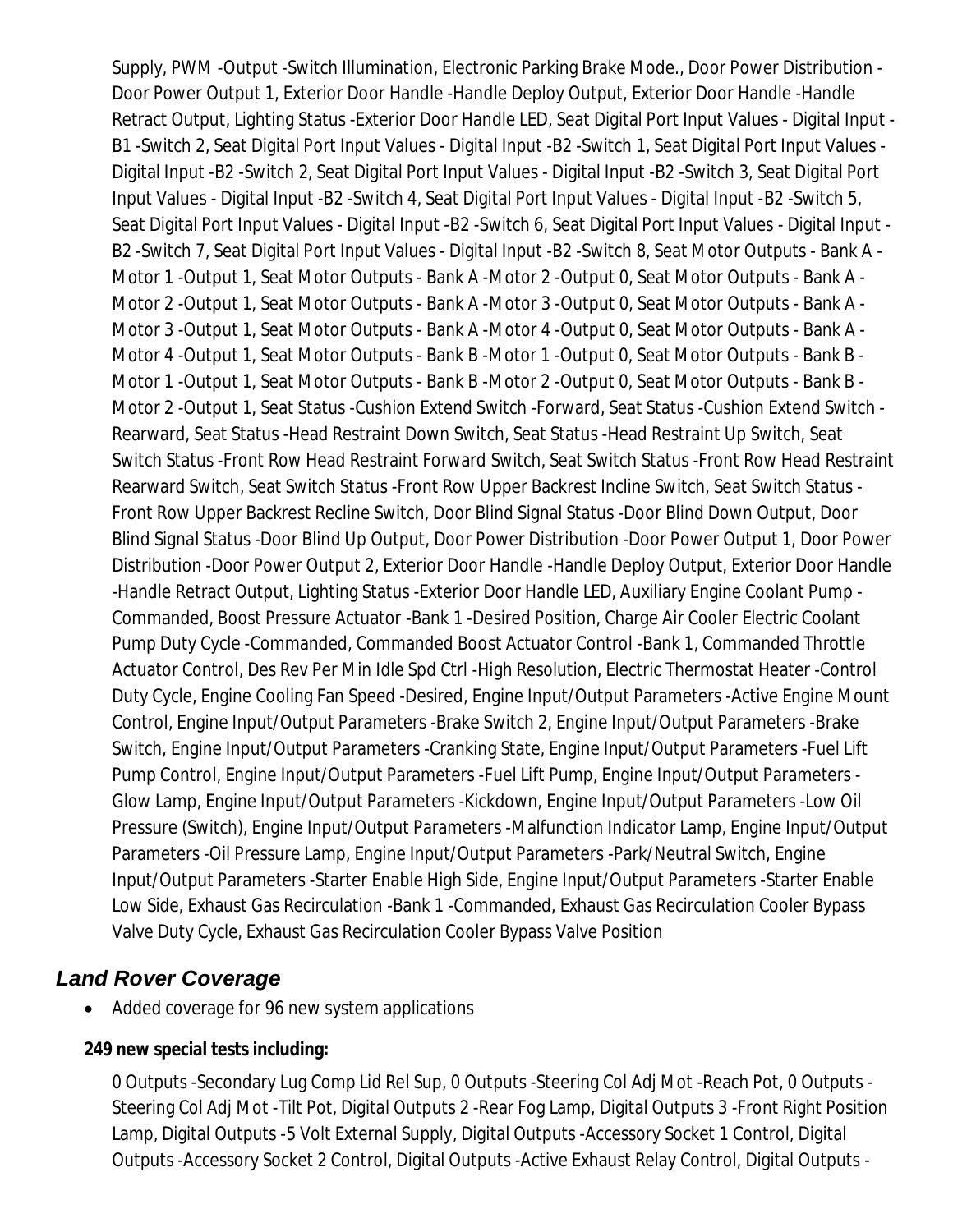Adaptive Front Lighting Height Sensor Supply, Digital Outputs -Air Suspension Wakeup, Digital Outputs -Comfort Supply Relay Control, Digital Outputs -Daytime Running Lamps Control, Digital Outputs - Deployable Rear Spoiler Supply Control, Digital Outputs -Disable Rear Wiper, Digital Outputs -ECO Switch Telltale High, Digital Outputs -ECO Switch Telltale Low, Digital Outputs -Electric Steering Column Lock Supply, Digital Outputs -Engine Control Module Wake-Up Signal, Digital Outputs -Engine Junction Box Ignition Relay Control, Digital Outputs -Engine Running Control, Digital Outputs -Extended Ignition Control 1, Digital Outputs -Extended Ignition Control 2, Digital Outputs -Front Fog Lamp Supply, Digital Outputs -Front Right Side Lamp, Digital Outputs -Front Washer Pump Control High, Digital Outputs - Front Washer Pump Control Low, Digital Outputs -Front Wiper Fast Relay Control, Digital Outputs -Fuel Flap Lock Supply, Digital Outputs -Fuel Flap Unlock Supply, Digital Outputs -Fuel Pump Relay Control B, Digital Outputs -Fuel Pump Relay Control, Digital Outputs -Heated Rear Screen Relay Control, Digital Outputs -Heated Steering Wheel Control, Digital Outputs -Heated Washer Jet Relay Control, Digital Outputs -Heated Windscreen Relay Control, Digital Outputs -Horn Relay Control, Digital Outputs - Ignition Supply 1, Digital Outputs -Ignition Supply 2, Digital Outputs -Ignition Supply 3, Digital Outputs - Ignition Supply 4, Digital Outputs -Ignition Supply 5, Digital Outputs -Ignition Supply 6, Digital Outputs - Ignition Supply 7, Digital Outputs -Ignition Supply 8, Digital Outputs -Ignition Supply 9, Digital Outputs - Left Headlamp Electronics Supply, Digital Outputs -Left Headlamp Washer Relay Control, Digital Outputs -Lower Glovebox Release, Digital Outputs -Luggage Compartment Lamp, Digital Outputs - Luggage Compartment Lid Release Supply, Digital Outputs -Parking Aid Control Module, Digital Outputs -Passive Alarm Sounder Supply, Digital Outputs -Rear Left Fog Lamp Supply, Digital Outputs -Rear Right Fog Lamp Supply, Digital Outputs -Rear Washer Pump Control High, Digital Outputs -Rear Washer Pump Control Low, Digital Outputs -Rear Wiper Relay Control, Digital Outputs -Restraint Ignition 1, Digital Outputs -Restraint Ignition 2, Digital Outputs -Reverse Gear Inhibit, Digital Outputs -Right Headlamp Electronics Supply, Digital Outputs -Right Headlamp Washer Relay Control, Digital Outputs - Soft Close Luggage Compartment Lid -Close, Digital Outputs -Soft Close Luggage Compartment Lid - Reverse, Digital Outputs -Starter Motor Crank Request Signal, Digital Outputs -Trailer Fog Lamps Supply, Digital Outputs -Trailer Left Side Lamp, Digital Outputs -Trailer Left Turn Signal Supply, Digital Outputs -Trailer Reverse Lamps, Digital Outputs -Trailer Right Side Lamp, Digital Outputs -Trailer Right Turn Signal Supply, Digital Outputs -Trailer Stop Lamp Supply, Digital Outputs -Upper Glovebox Release, Digital Outputs -Washer Fluid Transfer Pump Relay, PWM -Output 1 -Rear Right Fog Lamp, PWM - Output -Ambience Lighting -Blue, PWM -Output -Ambience Lighting -Red, PWM -Output -Automat Temp Ctrl Mod Switchpa Ill, PWM -Output -Frequency Speed Signal, PWM -Output -Front Left Side Lamp, PWM -Output -Front Left Turn Signal Indicator, PWM -Output -Front Right Side Lamp, PWM - Output -Front Rt Turn Sig Ind, PWM -Output -Hazard Warn Lamp SW Illum, PWM -Output -Headlamp Motor, PWM -Output -Heater Control, PWM -Output -High Mounted Stop Lamp Supply, PWM -Output -Interior Lamps, PWM -Output -Left Cornering Lamp, PWM -Output -Left Daytime Run Lamp Sup, PWM -Output -Left Headlamp High Beam Supply, PWM -Output -Left Headlamp Low Beam Supply, PWM - Output -License Plate Lamps, PWM -Output -Rear Left Side Lamp, PWM -Output -Rear Left Turn Signal Indicator, PWM -Output -Rear Right Turn Signal Indicator, PWM -Output -Right Cornering Lamp, PWM - Output -Right Daytime Run Lamp Sup, PWM -Output -Right Headlamp High Beam Supply, PWM - Output -Right Headlamp Low Beam Supply, PWM -Output -Stop Lamp Left Hand Supply, PWM -Output -Switch Illumination, Front Axle Piston -Pressure Regulating Valve -Demand Current, Front Axle Piston -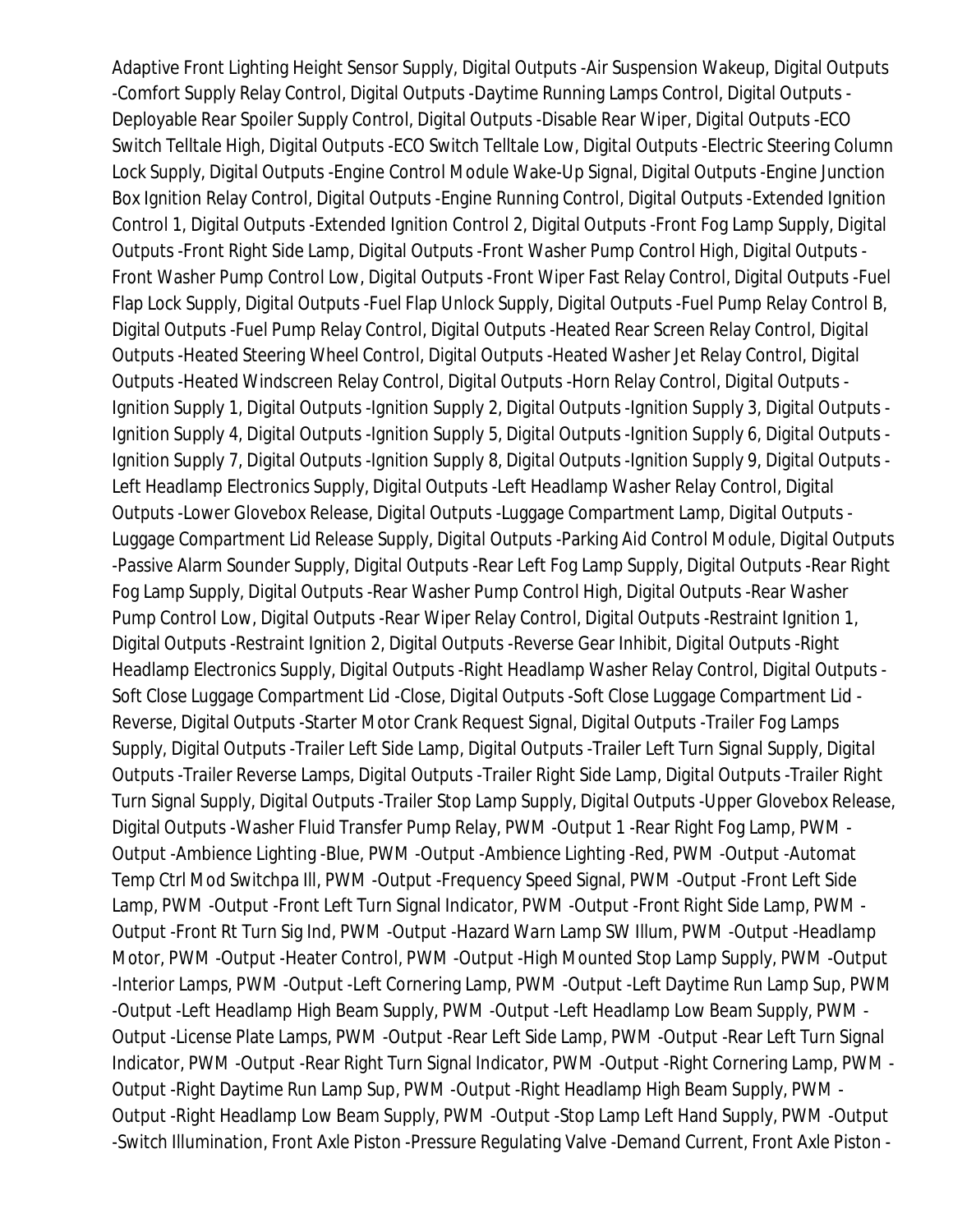Pressure Regulating Valve -Demand Pressure, Front Axle Rod -Pressure Regulating Valve -Demand Current, Front Axle Rod -Pressure Regulating Valve -Demand Pressure, Rear Axle Piston -Pressure Regulating Valve -Demand Current, Rear Axle Piston -Pressure Regulating Valve -Demand Pressure, Rear Axle Rod -Pressure Regulating Valve -Demand Current, Rear Axle Rod -Pressure Regulating Valve - Demand Pressure, Safety Control Valve -Demand Current, Air suspension LED's - access LED, Air suspension LED's - lower LED, Air suspension LED's - raise LED, Electronic Parking Brake Mode., Door Power Distribution -Door Power Output 1, Exterior Door Handle -Handle Deploy Output, Exterior Door Handle -Handle Retract Output, Lighting Status -Exterior Door Handle LED, Seat Digital Port Input Values - Digital Input -B1 -Switch 2, Seat Digital Port Input Values - Digital Input -B2 -Switch 1, Seat Digital Port Input Values - Digital Input -B2 -Switch 10, Seat Digital Port Input Values - Digital Input -B2 - Switch 2, Seat Digital Port Input Values - Digital Input -B2 -Switch 3, Seat Digital Port Input Values - Digital Input -B2 -Switch 4, Seat Digital Port Input Values - Digital Input -B2 -Switch 5, Seat Digital Port Input Values - Digital Input -B2 -Switch 6, Seat Digital Port Input Values - Digital Input -B2 -Switch 7, Seat Digital Port Input Values - Digital Input -B2 -Switch 8, Seat Digital Port Input Values - Digital Input - B2 -Switch 9, Seat Motor Outputs - Bank A -Motor 1 -Output 1, Seat Motor Outputs - Bank A -Motor 2 - Output 0, Seat Motor Outputs - Bank A -Motor 2 -Output 1, Seat Motor Outputs - Bank A -Motor 3 - Output 0, Seat Motor Outputs - Bank A -Motor 3 -Output 1, Seat Motor Outputs - Bank A -Motor 4 - Output 0, Seat Motor Outputs - Bank A -Motor 4 -Output 1, Seat Motor Outputs - Bank B -Motor 1 - Output 0, Seat Motor Outputs - Bank B -Motor 1 -Output 1, Seat Motor Outputs - Bank B -Motor 2 - Output 0, Seat Motor Outputs - Bank B -Motor 2 -Output 1, Seat Motor Outputs - Bank B -Motor 3 - Output 0, Seat Motor Outputs - Bank B -Motor 3 -Output 1, Seat Motor Outputs - Bank B -Motor 4 - Output 0, Seat Motor Outputs - Bank B -Motor 4 -Output 1, Seat Motor Outputs - Bank C -Motor 1 - Output 0, Seat Motor Outputs - Bank C -Motor 1 -Output 1, Seat Motor Outputs - Bank C -Motor 2 - Output 0, Seat Motor Outputs - Bank C -Motor 2 -Output 1, Seat Motor Outputs - Bank D -Motor 1 - Output 0, Seat Motor Outputs - Bank D -Motor 1 -Output 1, Seat Motor Outputs - Bank D -Motor 2 - Output 0, Seat Motor Outputs - Bank D -Motor 2 -Output 1, Seat Status -Cushion Extend Switch - Forward, Seat Status -Cushion Extend Switch -Rearward, Seat Status -Head Restraint Down Switch, Seat Status -Head Restraint Up Switch, Seat Status -Lumbar Down Switch, Seat Status -Lumbar In Switch, Seat Status -Lumbar Out Switch, Seat Status -Lumbar Up Switch, Seat Status -Seat Bolster Deflate Switch, Seat Status -Seat Bolster Inflate Switch, Seat Switch Status - Multi-Axes Passenger Seat Away Switch, Seat Switch Status -Front Row Head Restraint Forward Switch, Seat Switch Status -Front Row Head Restraint Rearward Switch, Seat Switch Status -Front Row Upper Backrest

# *Volvo Coverage*

- Added coverage for 338 new system applications
- **28 new special tests including:**

Airbag Warning Light, Fresh/Recirculated-Air Flap 100%, Function \*/FAV Button, Function: Air Recirculat. Button, Button Illumination 1, Electric Fuel Pump Relay 2, Open Glove Box, Rear Lid Power Latchg.Sys./Unlock, Running Board Light, Socket Relay, Washer Jet / Mirror Heater, Actuation EFP 0%, Actuation EFP 50%, Actuation: VTG 0%, Actuation: VTG 100%, Air Conditioner Compressor Relay, EVAP Actuation: 0%, EVAP Actuation: 100%, Injector Cylinder 1, Injector Cylinder 2, Injector Cylinder 3,